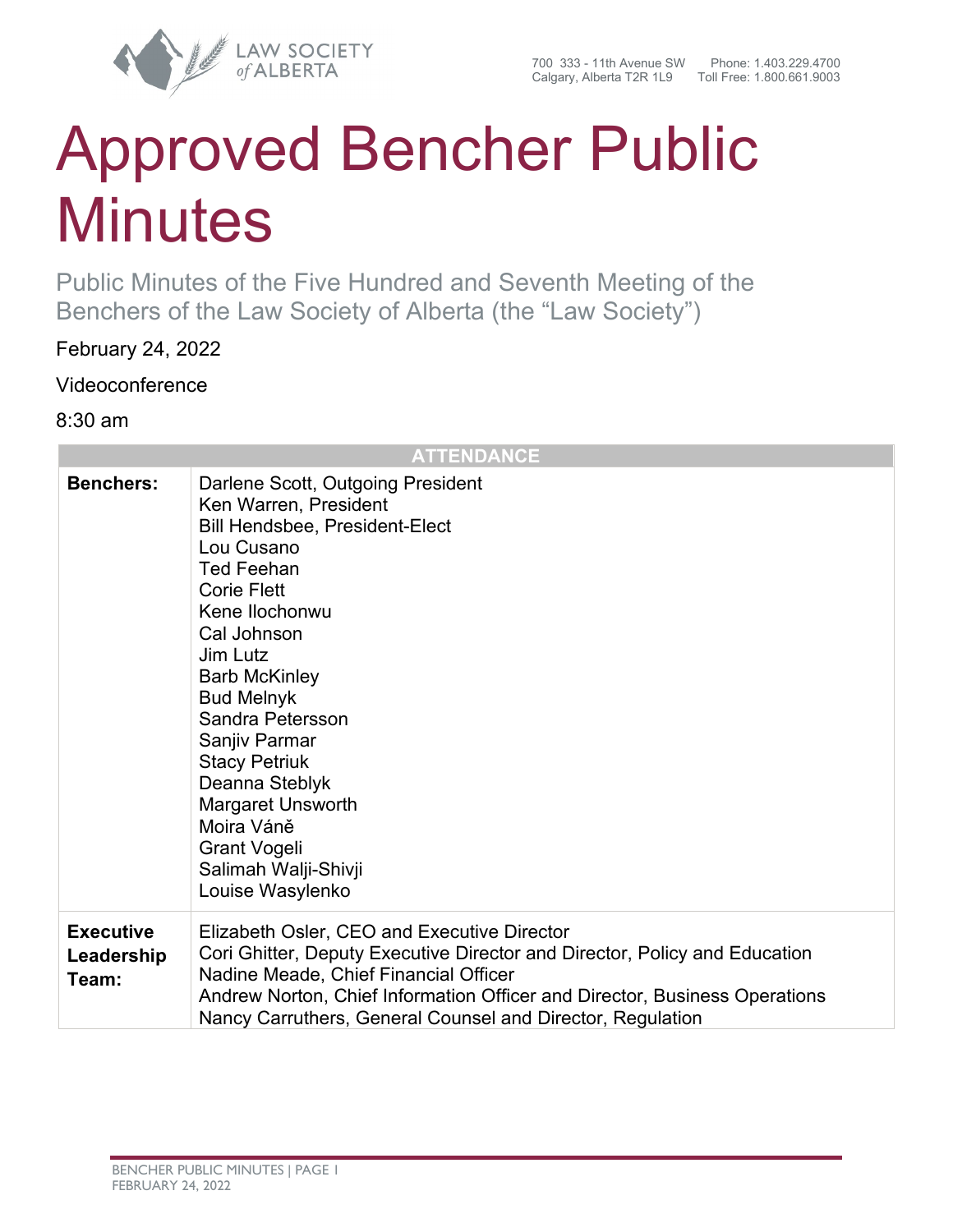

| <b>ATTENDANCE</b> |                                                                                                                                                                                                                                                                                                                                                                                                                                                                                                                                                                                                                                                                                                                                                                                                                                                                                                                                                                                                                                                                                                          |  |
|-------------------|----------------------------------------------------------------------------------------------------------------------------------------------------------------------------------------------------------------------------------------------------------------------------------------------------------------------------------------------------------------------------------------------------------------------------------------------------------------------------------------------------------------------------------------------------------------------------------------------------------------------------------------------------------------------------------------------------------------------------------------------------------------------------------------------------------------------------------------------------------------------------------------------------------------------------------------------------------------------------------------------------------------------------------------------------------------------------------------------------------|--|
| Staff:            | Sharon Allard, Executive Assistant to the Deputy Executive Director and Director,<br><b>Policy and Education</b><br>Susannah Alleyne, Equity, Diversity & Inclusion Counsel<br>Ryan Ancona, Business Technology<br>Barbra Bailey, Manager, Education<br>Nancy Bains, Tribunal Counsel and Privacy Officer<br>Catherine Bennett, Executive Assistant to the CEO and Executive Director<br>Colleen Brown, Manager, Communications and Stakeholder Engagement<br>Ruth Corbett, Governance Administrator<br>Shabnam Datta, Manager, Policy<br>John Eamon, General Counsel and Senior Manager, Risk, Alberta Lawyers<br>Indemnity Association ("ALIA")<br>Kate Fiori, Governance Assistant<br>Jennifer Freund, Policy & Governance Counsel<br>Sharon Heine, Senior Manager, Regulation<br>Amanda Miller, Policy Counsel<br>Kendall Moholitny, Senior Manager, Professionalism<br>Len Polsky, Manager, Legal Technology and Mentorship, Policy and Education<br>Christine Schreuder, Governance Coordinator<br>Chioma Ufodike, Senior Manager, Trust Safety and Compliance<br>Rebecca Young, Education Counsel |  |
| Guests:           | Glen Buick, Public<br>Loraine Champion, Executive Director, Alberta Lawyers' Assistance Society<br>Carsten Jensen, Law Society of Alberta representative to the Federation of Law<br>Societies of Canada<br>Amanda Lindberg, Vice-President, Canadian Bar Association Alberta<br>Nonye Opara, Executive Director, Pro Bono Law Alberta<br>Robert Philp, Indigenous Advisory Committee Bencher Liaison<br>Kathleen Ryan, Chair, Equity Diversity and Inclusion and Lawyer Competence<br><b>Advisory Committees</b><br>Christine Sanderman, Executive Director, Legal Education Society of Alberta<br>Dale Spackman, Corporate Secretary, ALIA                                                                                                                                                                                                                                                                                                                                                                                                                                                             |  |
| <b>Regrets:</b>   | Sony Ahluwalia<br>Ryan Anderson                                                                                                                                                                                                                                                                                                                                                                                                                                                                                                                                                                                                                                                                                                                                                                                                                                                                                                                                                                                                                                                                          |  |

*Secretary's Note: The arrival and/or departure of participants during the meeting are recorded in the body of these minutes.*

#### **Call to Order**

**Mr. Warren called the meeting to order at 8:30 a.m. and welcomed everyone, particularly new Bencher, Mr. Parmar. Mr. Warren delivered the Indigenous land acknowledgement statement for Alberta.**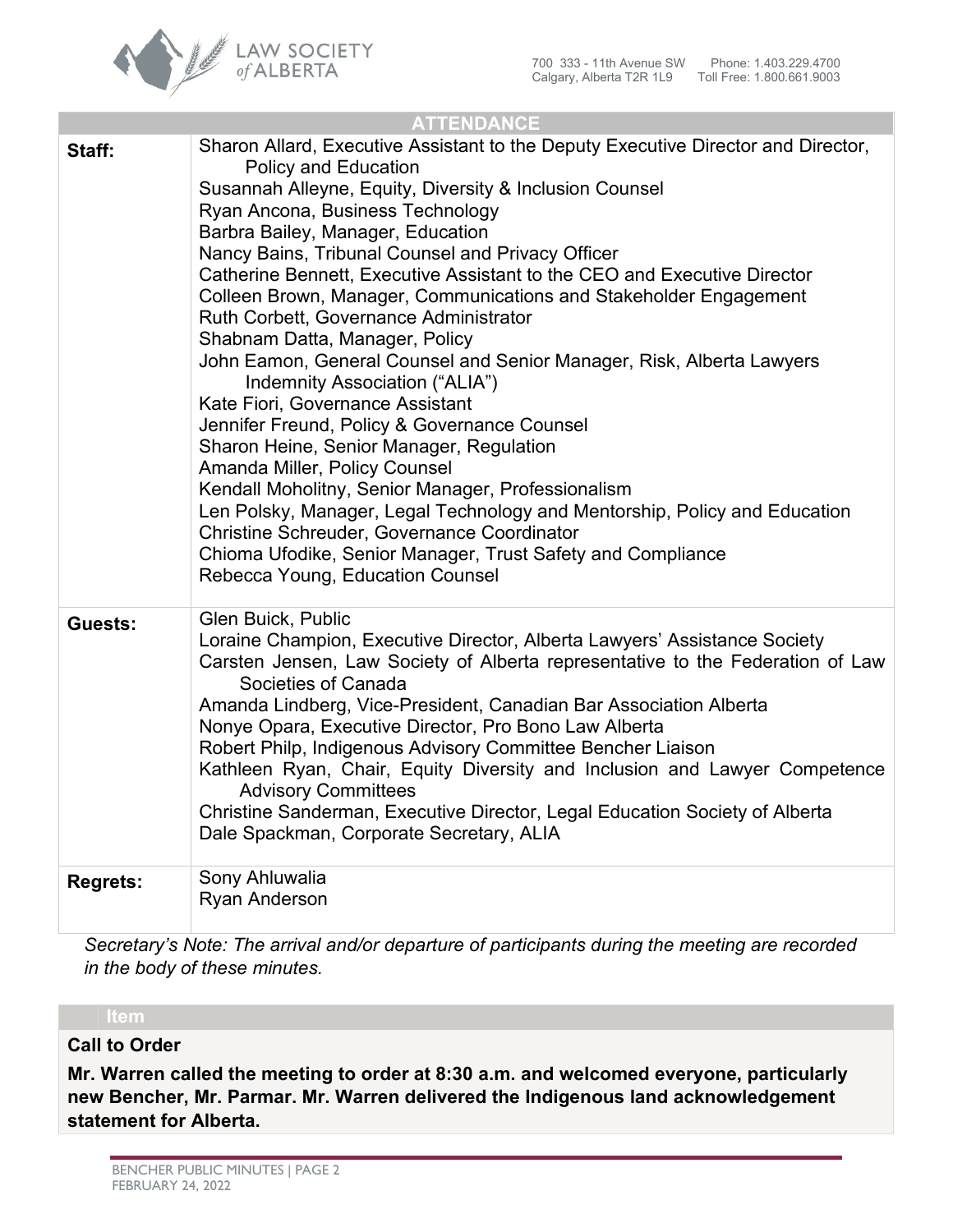

### **1 Remarks from Outgoing President**

Ms. Scott provided her final remarks as President, reflecting on her years as a Bencher and President. She highlighted the Board's accomplishments and unceasing progress on initiatives in pursuit of the Law Society's strategic goals, particularly in the face of the pandemic. Ms. Scott thanked the Benchers, the Executive Leadership Team and Law Society staff for their hard work and support.

#### **2 Opening Remarks from the President**

Mr. Warren provided his opening remarks, expressing his appreciation to Ms. Scott on behalf of the Benchers for her leadership through difficult times and for her mentorship during his term as President-Elect. Mr. Warren highlighted the importance of the Law Society's strategic goals as the focus of the Board's work and the importance of working together to achieve those goals with the overall mandate to protect the public interest.

Ms. Scott left the meeting. Mr. Buick and Ms. Moholitny left the meeting.

#### **3 Leadership Report**

Documentation for this item was circulated with the materials prior to the meeting. Ms. Osler provided comments on the following:

- The materials included a link to the 2021 Year in Review Report, which highlighted some of the Law Society's most impactful projects. Ms. Osler thanked the Benchers for their commitment and engagement, and ELT and staff for their work.
- The Return to Office plan commences on March 1 for managers and March 7 for employees on a temporary voluntary basis.
- Plans are underway for the April Bencher meeting to be held at the office in person.
- A special Bencher education session on Complaint Dismissal Appeals facilitated by Jim Casey will take place on April 8.

# **4 Board Relations Guideline and In Camera Guideline Annual Review**

Documentation for this item was circulated with the materials prior to the meeting. Mr. Hendsbee provided introductory remarks on the history of the Board Relations Guideline and the In Camera Guideline and outlined each Norm and its purpose.

Ms. Flett joined the meeting at 9:30 a.m.

# **5 ALIA Memorandum and Articles Amendments**

Documentation for this item was circulated with the materials prior to the meeting. Mr. Spackman and Mr. Eamon presented the proposal for amendments to modernize the ALIA Memorandum of Association and Articles as outlined in the materials and responded to questions. Mr. Spackman emphasized that the amendments do not change the relationship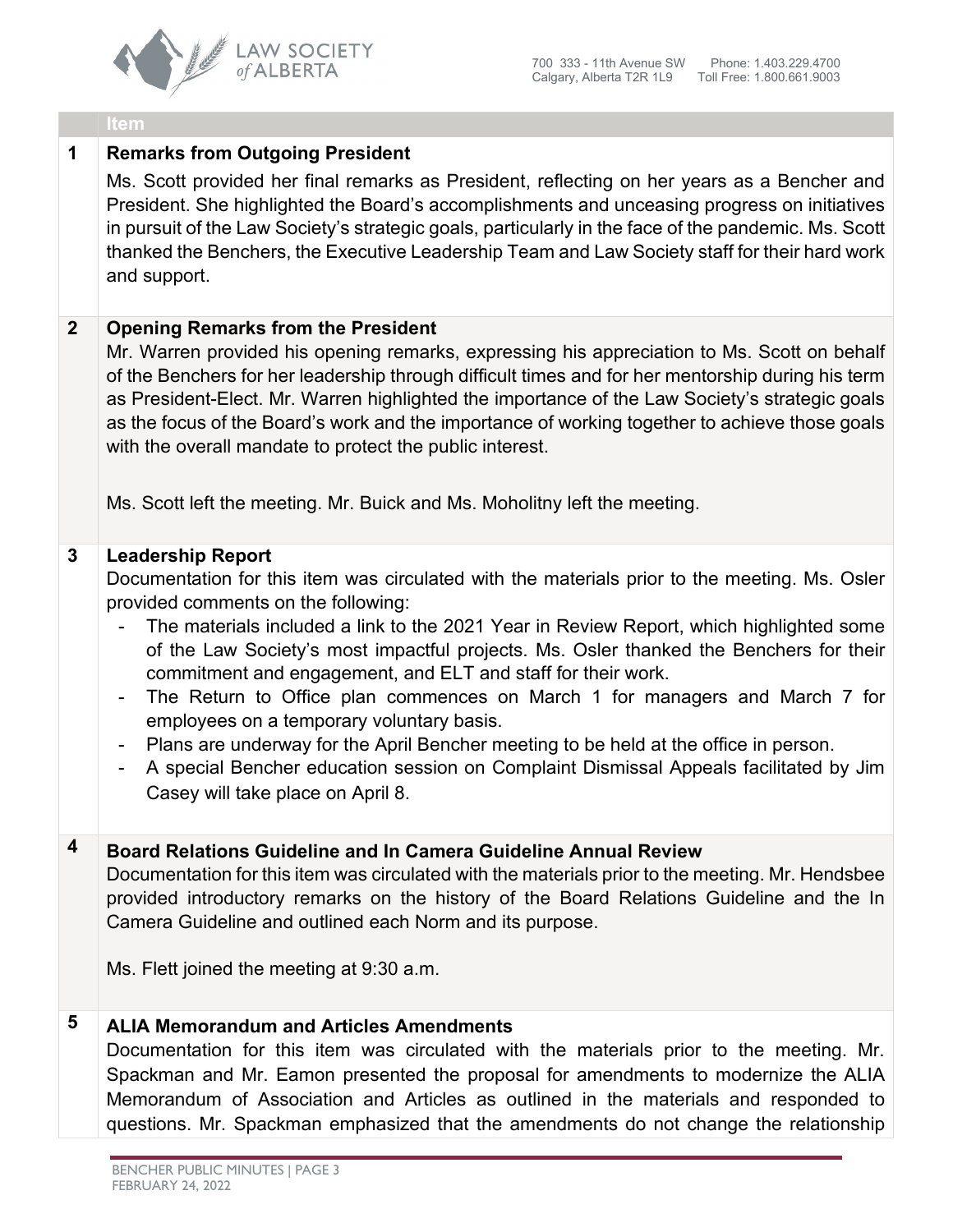

between the Law Society and ALIA and do not attempt to broaden ALIA's powers with respect to the provision of products to members.

## **Motion: Melnyk/Cusano That the Benchers approve the Resolutions set out in Attachment 5 to the briefing memorandum provided for this item.**

**Carried unanimously**

Mr. Spackman and Mr. Eamon left the meeting at 9:38 a.m.

# **6 2022 Committees, Advisory Committees, Liaisons and Other Bodies**

Documentation for this item was circulated with the materials prior to the meeting. Mr. Warren advised that the high level of interest from the profession in serving on committees means that there are a number of people who could not be appointed or reappointed.

A correction was noted to add the Chair of the Credentials and Education Committee to the membership slate for the Viscount Bennett Scholarship Committee. The amendment to the motion was accepted by the mover and seconder and is reflected in italics in the motion below.

#### **Motion: Ilochonwu/Melnyk**

**To appoint the 2022 Bencher committees, advisory committees, liaisons and representatives to "other bodies" as set out in the 2022 Committees, Advisory Committees, Liaisons and Other Bodies list***, subject to adding the Chair of the Credentials and Education Committee to the membership slate for the Viscount Bennett Scholarship Committee***; and**

**To continue the term of appointment for any person on a 2021 committee involved in any ongoing adjudicative matter until such time as a report or decision is rendered on the matter in which they are involved.**

**Carried unanimously**

# **7 Statement of Investment Policies and Goals Amendments**

Documentation for this item was circulated with the materials prior to the meeting and revised documents were added on February 23. Ms. Meade presented the proposed amendments and the additional changes that were made to the documents that were circulated initially. Ms. Meade highlighted the process that was followed for the investment review of the ALIA and the Law Society's portfolios and their Statement of Investment Policies and Goals ("SIP&G"). The Audit and Finance Committee ("AFC") considered a balanced approach to the asset mix, with the goal of achieving diversity and growth while preserving capital. The proposed revised SIP&G recommends a gradual transition to 15% in alternative investments such as infrastructure and real estate.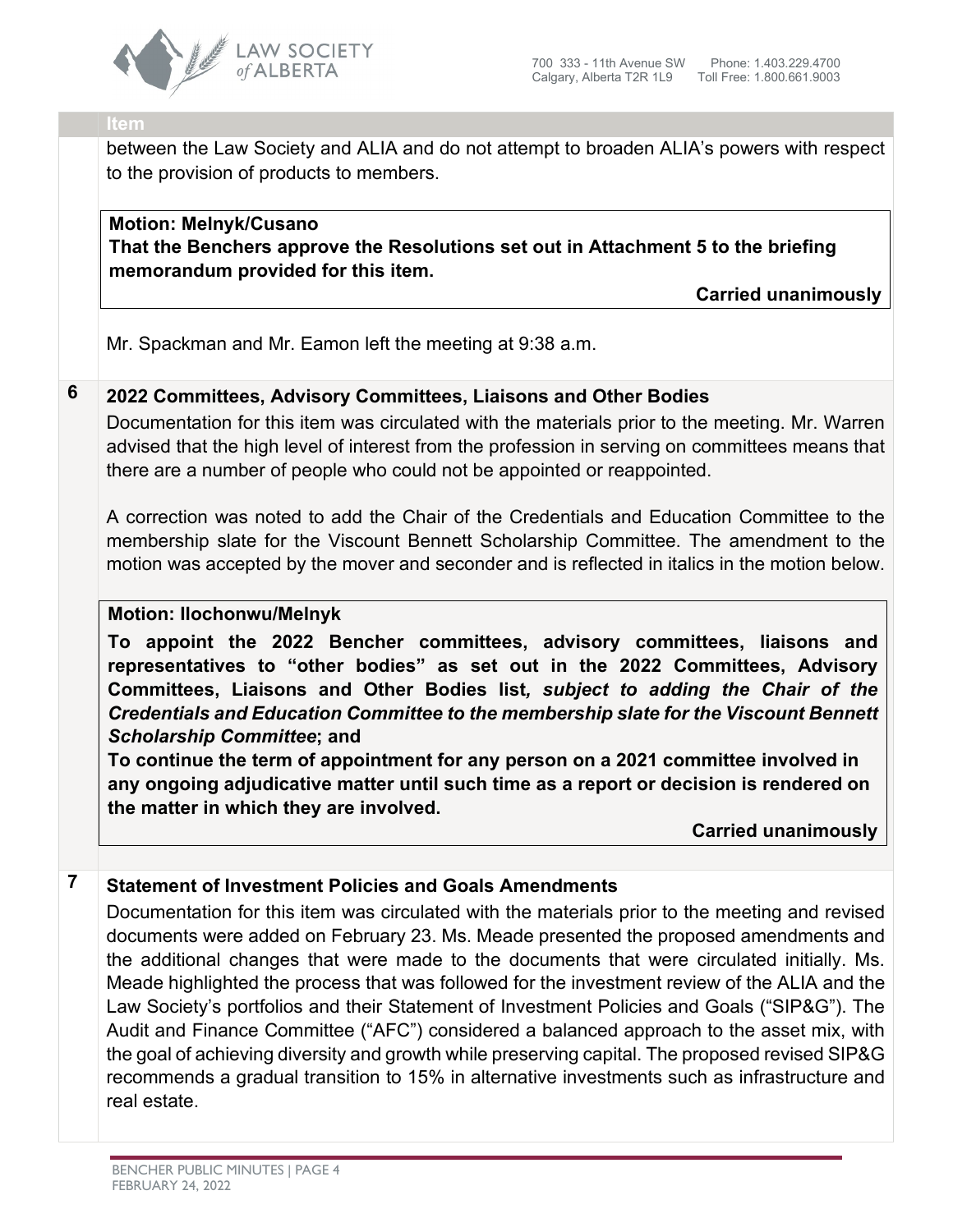

Ms. Petriuk, Chair, AFC, thanked AFC members for their thorough review of the asset mix and SIP&G and to the Finance department team for their hard work. Ms. Meade responded to questions from the Benchers and provided clarification on a few points.

# **Motion: Petriuk/Petersson**

**That the Benchers approve the revised Statement of Investment Policies and Goals as presented.**

**Carried unanimously**

The Chair called for a recess at 10:00 a.m. and reconvened the meeting at 10:15 a.m. Ms. Ufodike and Ms. Bailey joined the meeting at 10:15 a.m.

#### **8 Strategic Committee Priorities**

Documentation for this item was circulated with the materials prior to the meeting. Ms. Osler advised that this agenda item forms part of efforts to increase transparency of budget processes and ensure the Board's fiduciary duty and oversight of strategic work are fully supported. Priorities identified for 2022 will inform the 2023 budget and resource allocation.

Ms. Ghitter presented the Strategic Committee Priorities, highlighting that the priorities and resources anticipated need to be revisited later in the year when the budget process begins. In response to a question, Ms. Ghitter confirmed that the Policy and Regulatory Reform Committee's priority for a status review will incorporate a review of all statuses, including inactive maternity leaves. The Benchers also asked whether the *Legal Profession Act*  amendments are still a priority and Ms. Osler outlined the challenges associated with getting the government to prioritize legislative amendments to the Act. In the meantime, the Law Society continues to utilize the Rules to advance its work where the legislation is outdated.

#### **Motion: Cusano/Wasylenko**

**That the Benchers approve the priorities as set out in the attached Lawyer Competence Committee, Equity, Diversity and Inclusion Committee and Policy and Regulatory Reform Committee memorandums.**

**Carried unanimously**

# **9 Innovation Sandbox Update**

Documentation for this item was circulated with the materials prior to the meeting. Ms. Ufodike and Mr. Polsky presented the update, which included a refresher on the Innovation Sandbox; outreach and key FAQs; and applications in the pipeline.

The Benchers discussed the following:

It was suggested that the Law Society's mandate to protect the public interest should be emphasized.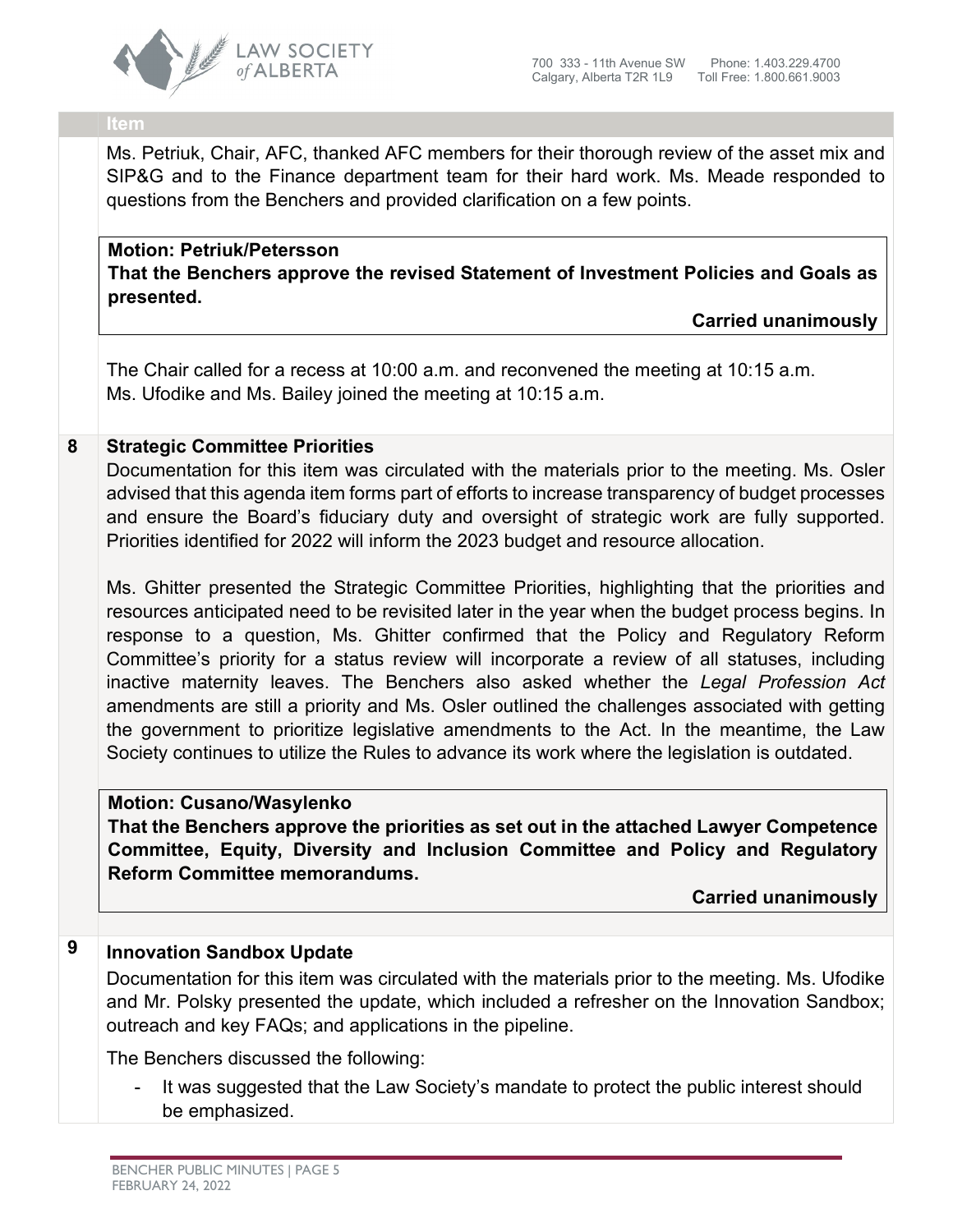

- All proposals assessed by the Law Society's Innovating Regulation Group are risk rated according to the established Bencher criteria. Approved applicants in the Sandbox must enter into an agreement with the Law Society.
- Issues relating to questions such as overlapping jurisdictions, for example, form part of the risk assessment of all applications on a case-by-case basis. Providers will be monitored on an ongoing basis and will be required to report regularly.
- In response to a question about the risk of complaints in relation to services, Ms. Ufodike and Mr. Polsky provided information from the Utah Legal Sandbox program which experienced an extremely low ratio of harm-related complaints to services being provided.
- The Law Society plans to publish all approved providers and the Benchers will receive regular updates.

Ms. Ufodike left the meeting at 11:30 a.m.

#### **10 Access to Justice Update**

Ms. Ghitter provided an oral report, highlighting the following:

- Improvements to access to justice can seem intangible; however, almost all the Law Society's strategic work is viewed through the lens of access to justice, in accordance with the Strategic Plan.
- The Lawyer Referral Service review is in the process of collecting data and developing options for improvements.
- There have been six Access to Justice ebulletins since October 2020 and the Law Society is exploring ways to implement regular communications. Ms. Ghitter advised that the Law Society can assist clinics with request for volunteers; however, it cannot provide help with fundraising.

# **11 Audit and Finance Committee Report**

Documentation for this item was circulated with the materials prior to the meeting.

# **12 Equity, Diversity and Inclusion Committee Update**

Documentation for this item was circulated with the materials prior to the meeting. Ms. Wasylenko, Equity, Diversity and Inclusion Committee Chair, and Ms. Ghitter, responded to questions about the Continuing Professional Development Profile and confirmed a guide and education will be available to support lawyers.

#### **13 Lawyer Competence Committee Update**

Documentation for this item was circulated with the materials prior to the meeting.